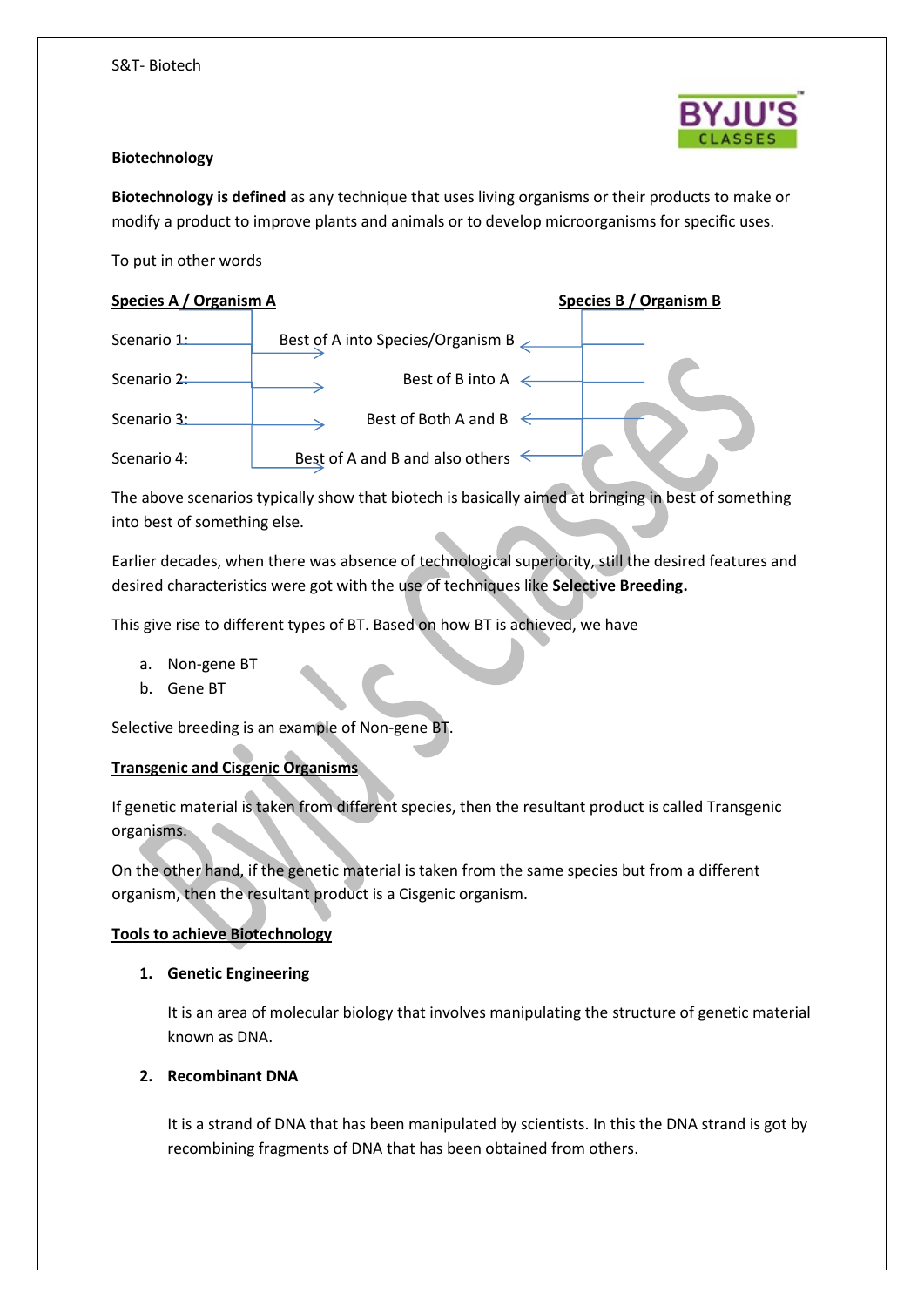### **Types of Biotechnology**

- 1. Green Biotechnology
- 2. Red Biotechnology
- 3. White Biotechnology
- 4. Blue Biotechnology

### **Green Biotechnology**

It is the field of where Biotech principles are used in **agricultural** purposes.

### **BT Cotton**

Gene **CRY1ac** has been taken from soil bacterium **Bacillus Thuringiensis**, which has been inserted into cotton. This gene has been identified to produce a toxin that is potent to many pests. Once this gene is inserted into cotton plants, then we get a cotton plant that fights pests on its own. This reduces the use of Pesticides.

In India, BT Cotton was used on a wide scale from 2002. Over a decade now, the positives and negatives are properly documented.

### **Negatives**

- Bollworm pests that the BT toxin is designed to fight, is becoming BT resistant. This is a major issue, since this scenario was not anticipated and there is virtually no solution as of now to this issue.
- BT toxin is destroying microflora.
- BT plants are not able to produce BT toxin throughout their lifespan.

# **BT Brinjal**

**Brinjal or Eggplant** is a plant species native to India. It was started to be cultivated in India 4000 years ago. In India, it is majorly grown in West Bengal, Orissa, Bihar, Andhra Pradesh, Tamil Nadu and Uttar Pradesh.

Any altering of this species at the genetic level might result in losing the native species once and for all.

**Is organic food coming under threat from GM crops?** Recently, there was a curious case in Australia, where GM crop grown in a farm "Contaminated" (**Genetic Pollution**) its neighbouring farm and this resulted in this farm losing the "Organic Farm" status. **This is not** the only way GM food is threatening organic food. GM food companies like Monsato, Dupont are aggressively undervaluing their bids in order to sell GM seeds to a vast population, which is seen as a major threat to organic foods.

# **Genetic Pollution**

It is a term used by scientists where there is an uncontrolled gene flow into the Native species, which results either in altering the native species at the genetic level or in the worst case that native species is lost forever.